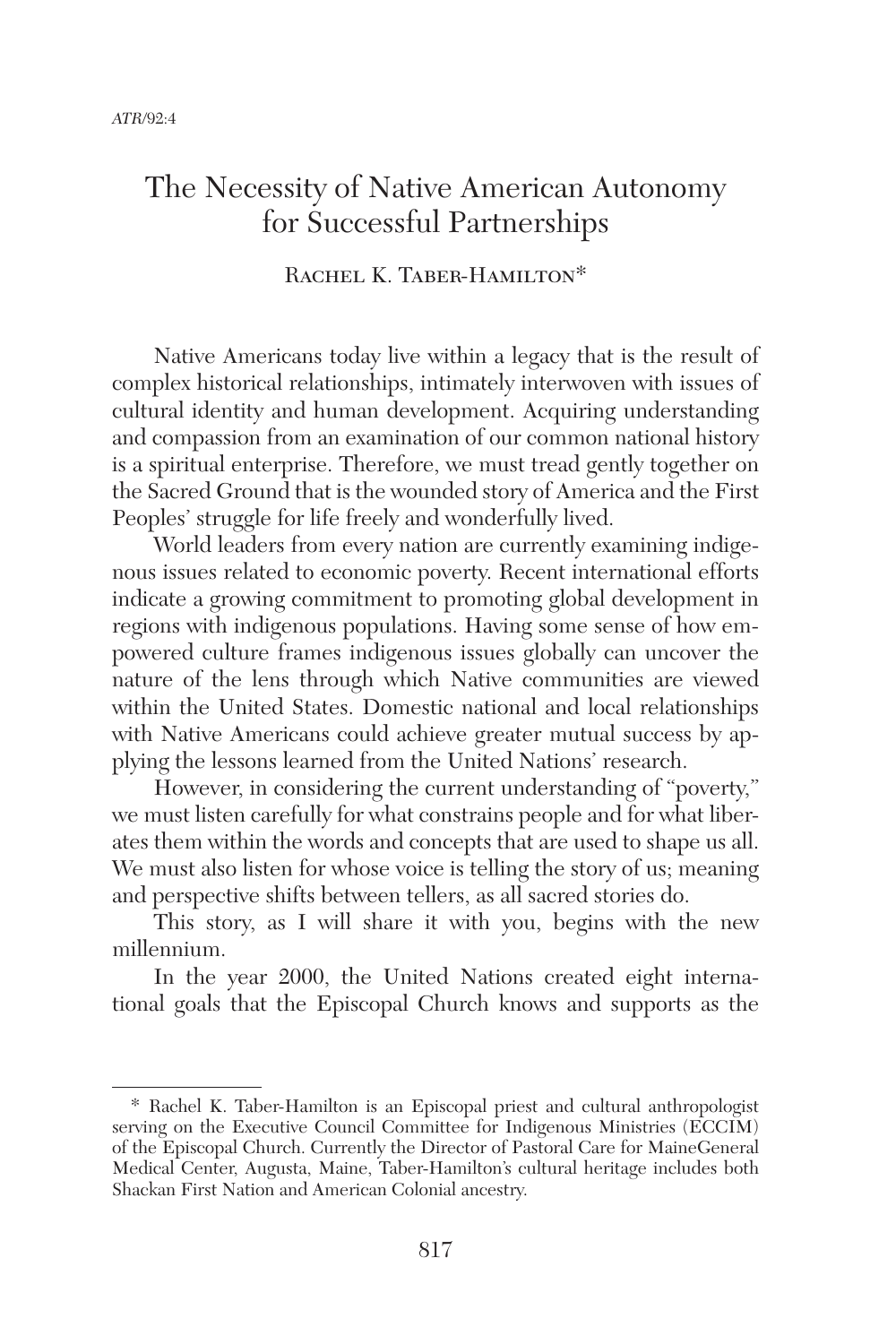Millennium Development Goals. As a collaborative effort to alleviate poverty, hunger, illiteracy, and disease, the Millennium Development Goals established targets for achieving greater gender equality, environmental sustainability, and opportunities for mutually-enhancing global partnerships toward the development of a better world.

The goals focus on countries within the Third World (or Developing World) including those in Eastern, Western, and Southern Asia, as well as in Sub-Saharan and North Africa. Within the goals, global partnerships are initiated by supportive efforts from First World countries, such as the United States, Canada, the United Kingdom, and Australia. Despite recent global economic challenges, the United Nations' *Millennium Development Goals Report 2009* indicates that there has been improvement in alleviating extreme poverty, predominantly in Eastern and Southern Asia.<sup>1</sup>

In the development and successful execution of the Millennium Development Goals, the United Nations looked to the World Bank for contextual research and economic guidance. In 1996, the World Bank articulated a vision for itself to become a "knowledge bank" as well as a monetary bank, mediating ideas in addition to finances. Because the highest rates of extreme poverty were associated with indigenous populations, the World Bank pursued international research and dialogue in order to learn the practices of indigenous communities in various areas of the Global South. As a result of their efforts, World Bank executives recognized the need for First World partners to approach Developing World indigenous communities not as recipients of knowledge, but as "contributors and protagonists of their own development."2

World Bank researchers came to three general conclusions: (1) human development is an integrated holistic process of change, including economic and income growth; (2) essential social conditions (meeting basic needs first) are necessary for promoting human agency and autonomy; and (3) the sustainability of indigenous culture has a critical impact on the success or failure of vital economic change.

<sup>1</sup> United Nations, *The Millennium Development Goals Report 2009*; http://www. un.org/millenniumgoals/pdf/MDG%20Report%202009%20ENG.pdf

<sup>2</sup> Knowledge and Learning Group, Africa Region, The World Bank, *Indigenous Knowledge: Local Pathways to Global Development* (2004); http://www.worldbank. org/afr/ik/ikcomplete.pdf.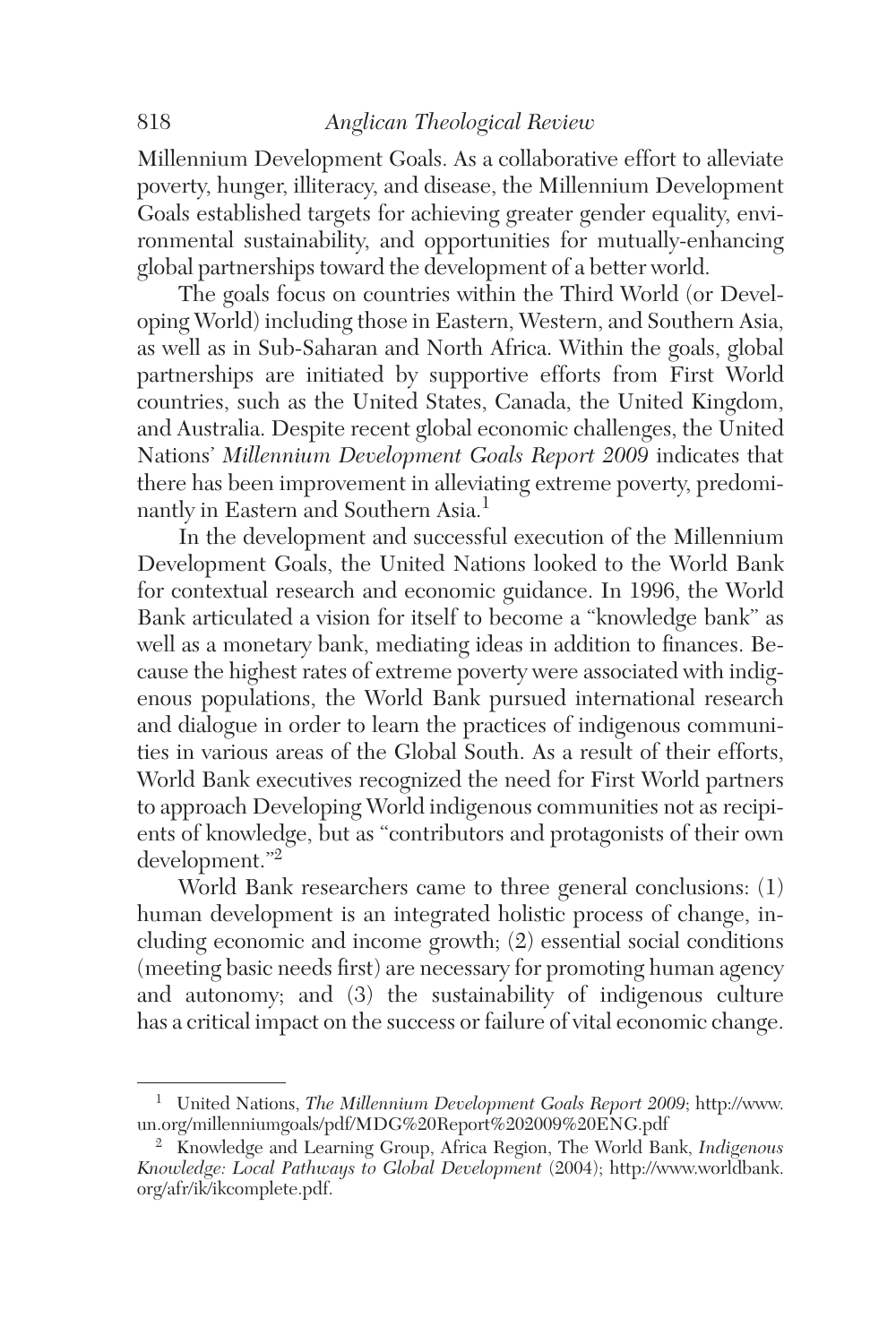In 1998, the President of the World Bank, James D. Wolfensohn, remarked:

We start from the proposition that you cannot have development without a recognition of culture and of history. In a world that is becoming increasingly globalized, in a world where there are pressures for a culture homogeneity across all our countries, what is abundantly clear is that it is essential for us to nurture, to prize, to revere and to support the culture and the history of the countries in which we operate. Very simply, we do not believe that you can move forward unless you have a recognition of the base and the past from which we have come.<sup>3</sup>

While the idea that culture plays a significant role in all human development is a familiar theme to cultural anthropologists and sociologists, many First World economists have apparently been surprised that culture matters as much as it does in economic change and growth in indigenous communities. For indigenous peoples, sustaining cultural life ways, community health, and cultural values and practices for future generations are the primary concerns.

World Bank researchers understood that a broader understanding of human development is necessary beyond one of social and economic advancement. An effective understanding of human development must encompass and comprehend the full range of social capital and human giftedness that inform the spectrum of operant values and practices in any given culture.

Former senior advisor in the Energy, Mining, and Telecommunications Department of the World Bank, Karl Jechoutek, stressed to his economist peers that the success of global partnerships relies on the ability of First World partners to appreciate and engage the dual forces of *conservation* of tradition and *innovation* for sustainability that are present within every culture and belief system. Jechoutek noted that conservation and innovation are the qualities of culture that facilitate its continuous adaptation. "Conserving and innovating,"

<sup>3</sup> James D. Wolfensohn, "Remarks for Culture in Sustainable Development: Investing in Cultural and Natural Endowments, A Conference Sponsored by the World Bank and UNESCO," Washington, D.C., September 28, 1998; http://web.worldbank. org/WBSITE/EXTERNAL/NEWS/0,,contentMDK:20023739~menuPK:3325365~ pagePK:34370~piPK:42770~theSitePK:4607,00.html.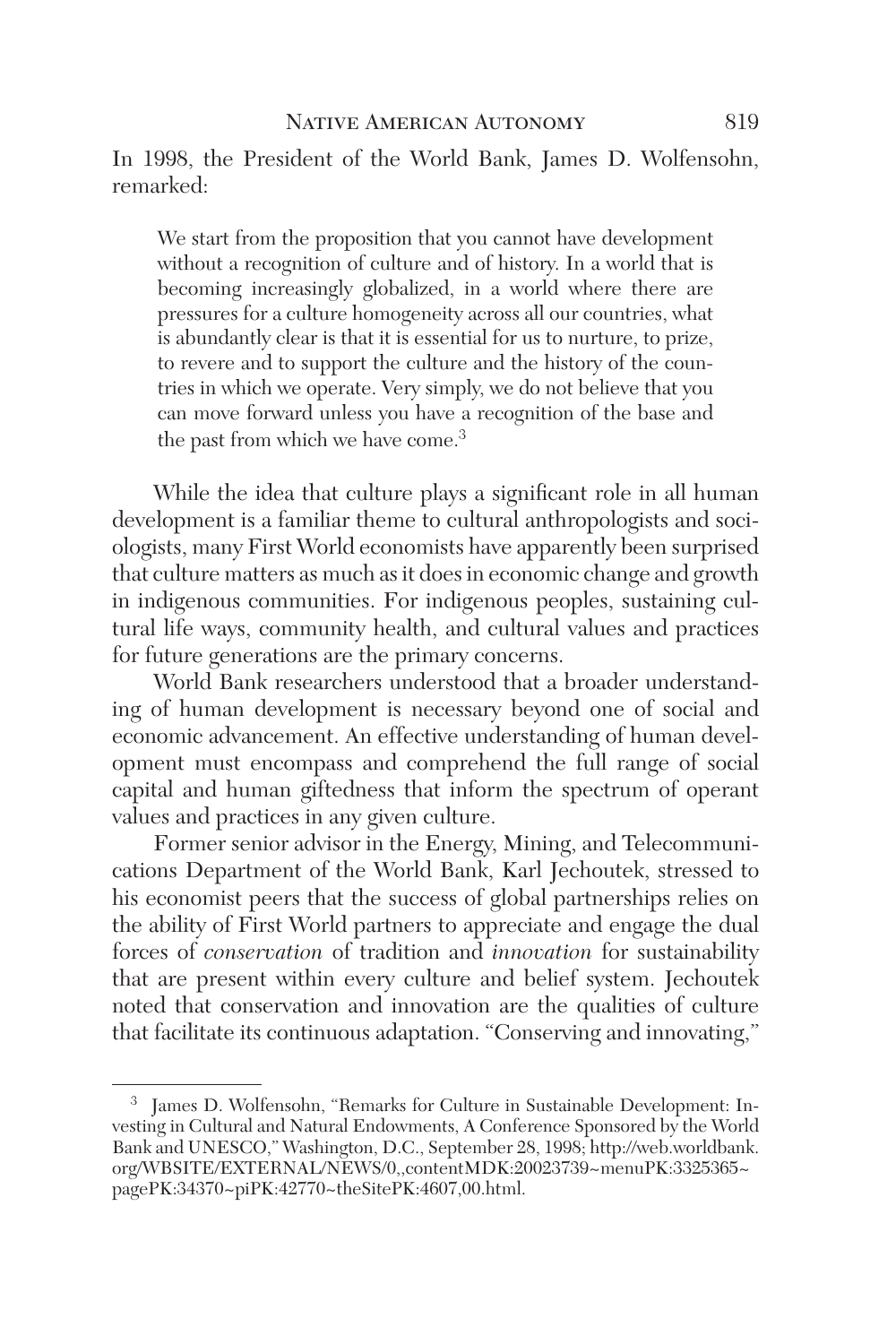## 820 *Anglican Theological Review*

Jechoutek writes, are "the two faces of spirituality." He concludes that to collaborate successfully with traditional practices and worldviews, the relationship must be primarily understood as a spiritual one. Global partnership, therefore, is a relationship that must promote the best application of human freedom, in which "individuals can shape their own destiny while at the same time choosing to be helpful to each other."4

In 2007 the General Assembly of the United Nations adopted a *Declaration on the Rights of Indigenous Peoples* by a majority of 144 states in favor, 11 abstentions, and 4 votes against. Those countries voting against the declaration were Australia, New Zealand, Canada, and the United States, all of which are classified as First World countries. Since its adoption, Australia and New Zealand have reversed their positions and now endorse the Declaration. In March 2010, the government of Canada announced it would take steps to endorse the Declaration. The United States indicated in April 2010 that it will also review its position regarding the Declaration. The Declaration gives prominence to indigenous collective rights to a degree unprecedented in international human rights law. Its adoption is the clearest indication yet that the international community is moving toward an earnest commitment to protect the individual and collective rights of indigenous peoples.

However, how perceived problems are framed and who gets to frame or name them is revealing of the complexity of our domestic cross-cultural relationships. For example: Is Native Country in America perceived as a First World ally, or are Indian reservations seen as hidden pockets of a local Developing World? Are Native Americans living in urban settings too dislocated to be fully accepted by either world? If communal belonging is based on percentages of Native blood, what is the loss to indigenous cultural identity to both conserve tradition and support innovation for sustainability throughout generations to come?

The answers to these questions and others have deep roots in our common past. Since the first collision of Europeans and indigenous people in North America, the driving force of European contact has

<sup>4</sup> Karl G. Jechoutek, "Through the Eye of the Needle: Tradition, Spirituality and Human Development," a presentation at the World Bank Seminar on Indigenous Knowledge, delivered from Paris, April 6, 2005; http://info.worldbank.org/ etools/docs/library/137722/Paper%20on%20Tradition%2C%20Prof%5B1%5D.%20 Jechoutek%20.pdf.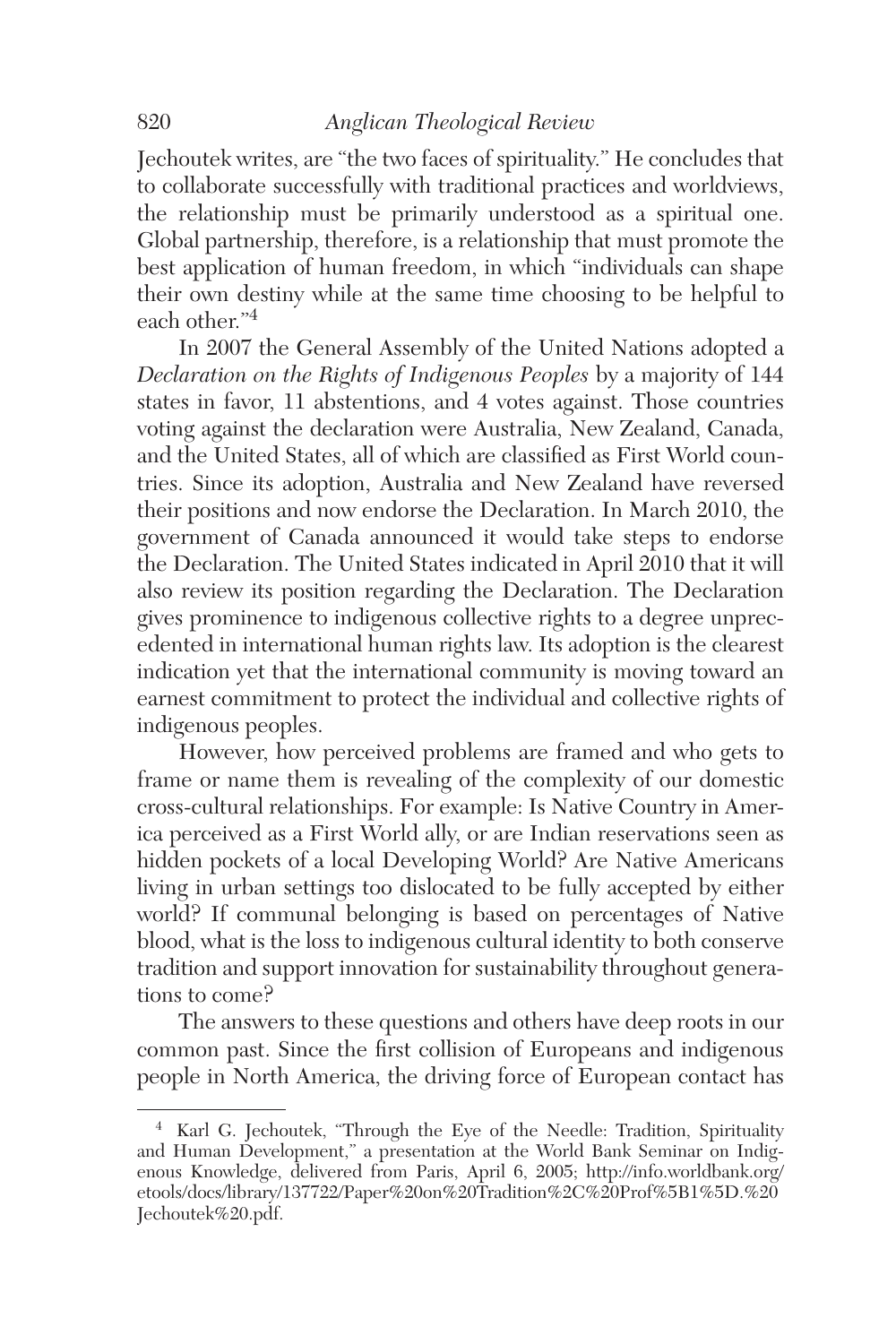always been the free market economy. Expeditions to the New World were supported by European venture capitalists investing in the potential discovery of natural resources in lands beyond their own. Exploration had the literal blessing of Christian leaders as well as the funding of governments and business speculators in Europe. Those willing to take the risk to do the actual exploring were ordered to take immediate possession of any lands they encountered not belonging to a Christian sovereign.

The apparent European comfort with claiming to have *discovered* lands already occupied and owned by others came from their own cultural belief that Christians and white Europeans were superior to people of other races and religions. As a fifteenth-century European worldview informing early colonialism, the Discovery Doctrine continued to inform the relationship between the emerging United States government and Native peoples in America in the tenets of Manifest Destiny informing westward expansion in the 1840s. The Discovery Doctrine is one of our country's continuing traditions in need of reform for the sustainability of a pluralistic society.

However, there is another economic tradition we have inherited together from the same history that opposes the forces of conquest. Namely, in order to avoid European disputes over newly discovered territories, the countries that initially colonized North America related to Native peoples as sovereign nations with independent and supreme authority over their citizens and territories. Through the use of official diplomatic channels, European powers negotiated with Native communities by entering treaties which recognized Native governance and control. In this way, European investors hoped to protect their transactions so that other European countries could not contest what would appear as legitimate land sales.

As a consequence of the early recognition of tribal sovereignty, the United States has a history of governmental negotiations and policy development in its relations with indigenous people since its own inception. The United States Supreme Court has recognized treaties as contracts between two sovereign nations. Furthermore, the writers of the United States Constitution placed the sole power to negotiate with indigenous nations into the hands of Congress. Consequently, Native Americans and the United States' relationship with them are addressed in the United States Constitution.

Article 1 of the Constitution states that only Congress (as opposed to individuals and states) has the power "to regulate Commerce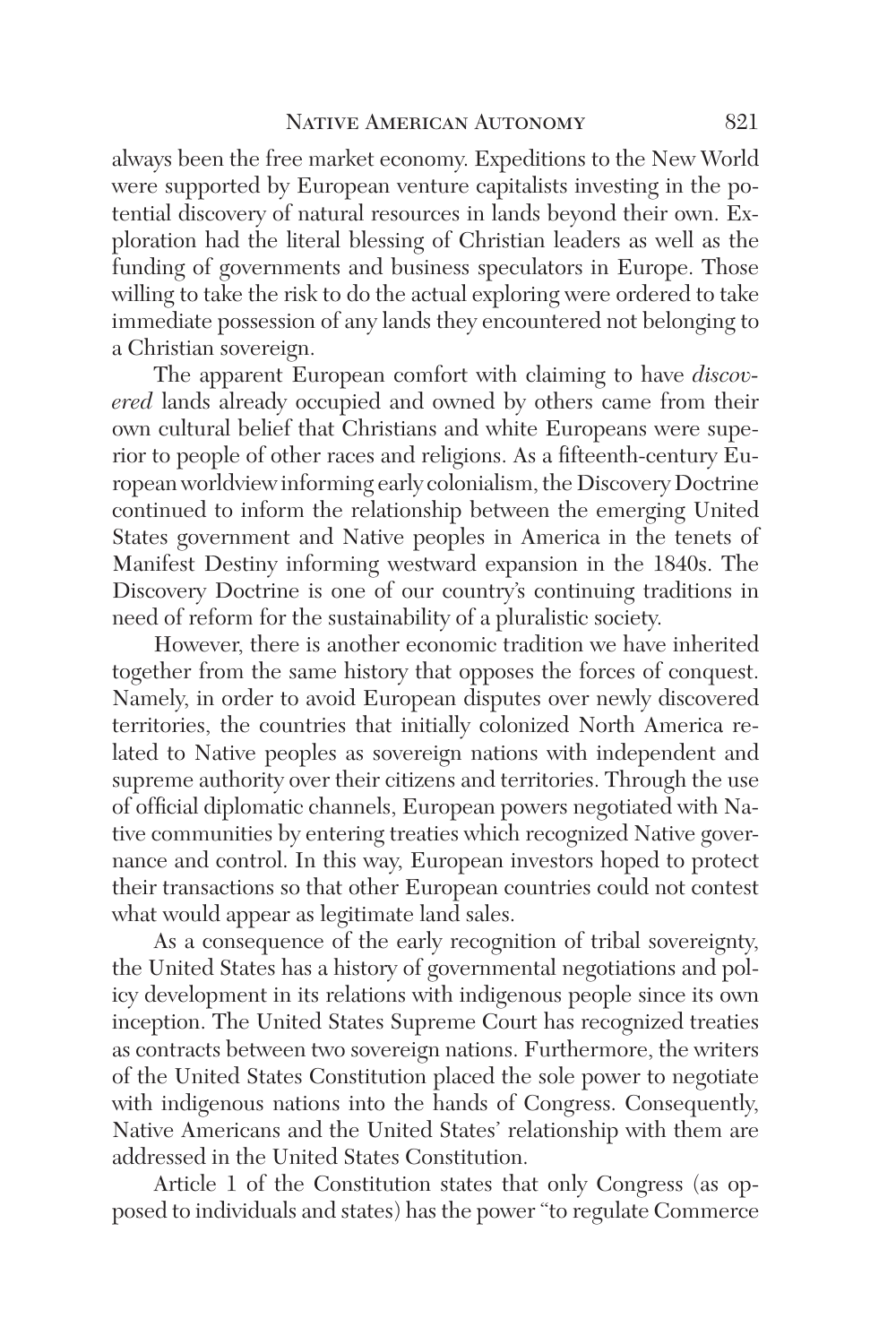with foreign Nations, and among the several States, and with the Indian Tribes." Because Native peoples were viewed as sovereign nations, federal commissioners were assigned as United States representatives to negotiate economic contracts (treaties).

Benjamin Franklin and Patrick Henry were among the early commissioners who were charged with negotiating treaties with Native Americans and obtaining their neutrality during the American Revolutionary War. Subsequently, in 1789, the United States Congress placed Native American relations within the newly-formed War Department. Not long thereafter, the Office of Indian Affairs was formed (1834), which later became known as the Bureau of Indian Affairs.

Charged with administering the land *reserved* by recognized right for Native sovereign nations, the Bureau of Indian Affairs would later assist the federal government in forcibly relocating Native nations to lands with which they had no historical connection. However, the term "reservation" was still applied to the lands to which they were moved. For the emerging United States and European partners, the lands vacated by Native removal were an economic treasure trove of natural resources: animal, vegetable, and mineral.

Initially, as a consequence of recognizing Native communities as sovereign nations, Native people were not counted as United States citizens unless they paid taxes. Most individual Natives were excluded from United States citizenship until 1924, when Congress passed a law making all Native Americans United States citizens. The right to vote, however, was governed by state law. In some states, Native Americans were barred from voting until 1957.

Because vocal European philosophers espoused that Native people had a legal right as *free people* to continue to own their lands, the political belief emerged that a European country (and later, the United States government) could only take lands by force in an "honorable war."5 On this basis, in 1823, the United States Supreme Court set aside the opinion (with which it in principle agreed) that Natives possess natural rights to their lands. The Court relied, instead, on the Discovery Doctrine and the historical reality that the United States had conquered certain Native nations in war, determining that only the United States could buy Indian lands:

<sup>5</sup> Robert J. Miller, "American Indians and the United States Constitution," *Flash-Point Magazine* (2006): 3.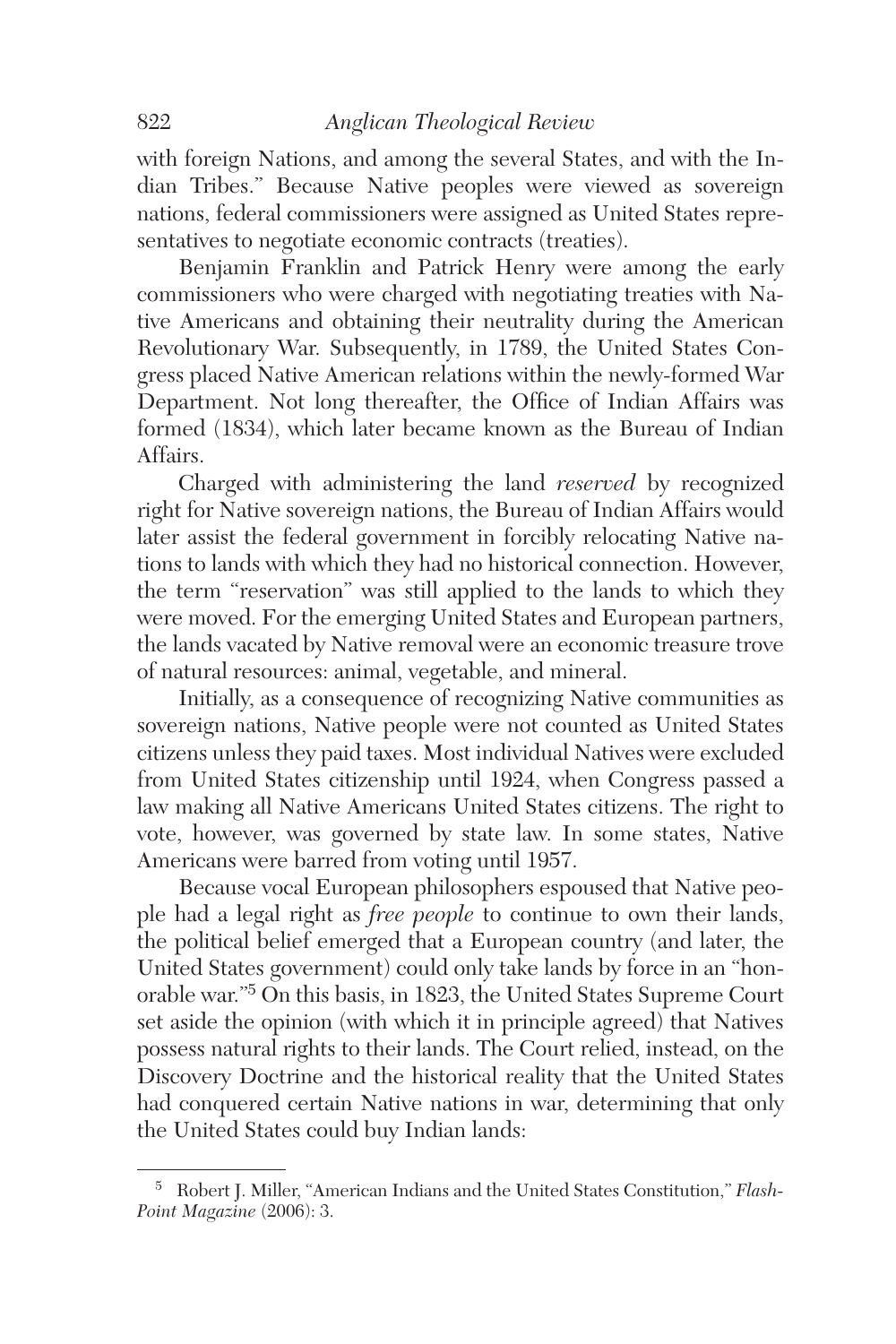Conquest gives a title [to the land] which the Courts of the conqueror cannot deny. . . . The British government, which was then our government, and whose rights have passed to the United States, asserted a title to all the lands occupied by Indians, within the chartered limits of the British colonies. . . . These claims have been maintained and established as far west as the river Mississippi, by the sword. $6$ 

As subsistence cultures reliant on the land and its resources, indigenous cultural life ways and concurrent identity are intimately bound to the land in which that culture has arisen. From the colonial perspective, however, Natives were identified with the category "wilderness" and as such were viewed as another aspect of what needed to be domesticated in order to be made more useful.

In the 1940s, on behalf of the federal government, the Bureau of Land Management removed Native children from their families and sent them to boarding schools in order to separate them from the influence of their native language and traditions. Beginning in 1887, the federal government attempted to "Americanize" Native Americans, largely through the education of Native children. By 1900 thousands of Native Americans were studying at almost 150 boarding schools around the United States. The sentiment of the time was, "Kill the Indian in him, and save the man."7

Over the succeeding years, continuing commercial and economic claims on Native lands and natural resources have also extended into the realm of Native American cultural and intellectual property. From material culture housed in American museums to the use of Indian images in popular culture, Native American communities continue to have the experience of being co-opted and consumed in the marketplace. There is currently no governmental legislation that specifically protects the ability of Native Americans to control the use or application of their symbols, images, arts, stories, dress, music, or rituals. Popular culture trades freely in them all.

Indigenous cultures across the globe share a foundational economic concept in common. Namely, the universe is designed as a giving system. In such a system, prosperity is not the accumulation of

<sup>6</sup> *Johnson v. McIntosh,* 21 U.S. (8 Wheat) 543 (1823), at 588.

<sup>7</sup> Richard H. Pratt, "The Advantages of Mingling Indians with Whites," in *Americanizing the American Indians: Writings by the "Friends of the Indian" 1880–1900,* ed. Francis Paul Prucha (Cambridge, Mass.: Harvard University Press, 1973), 260.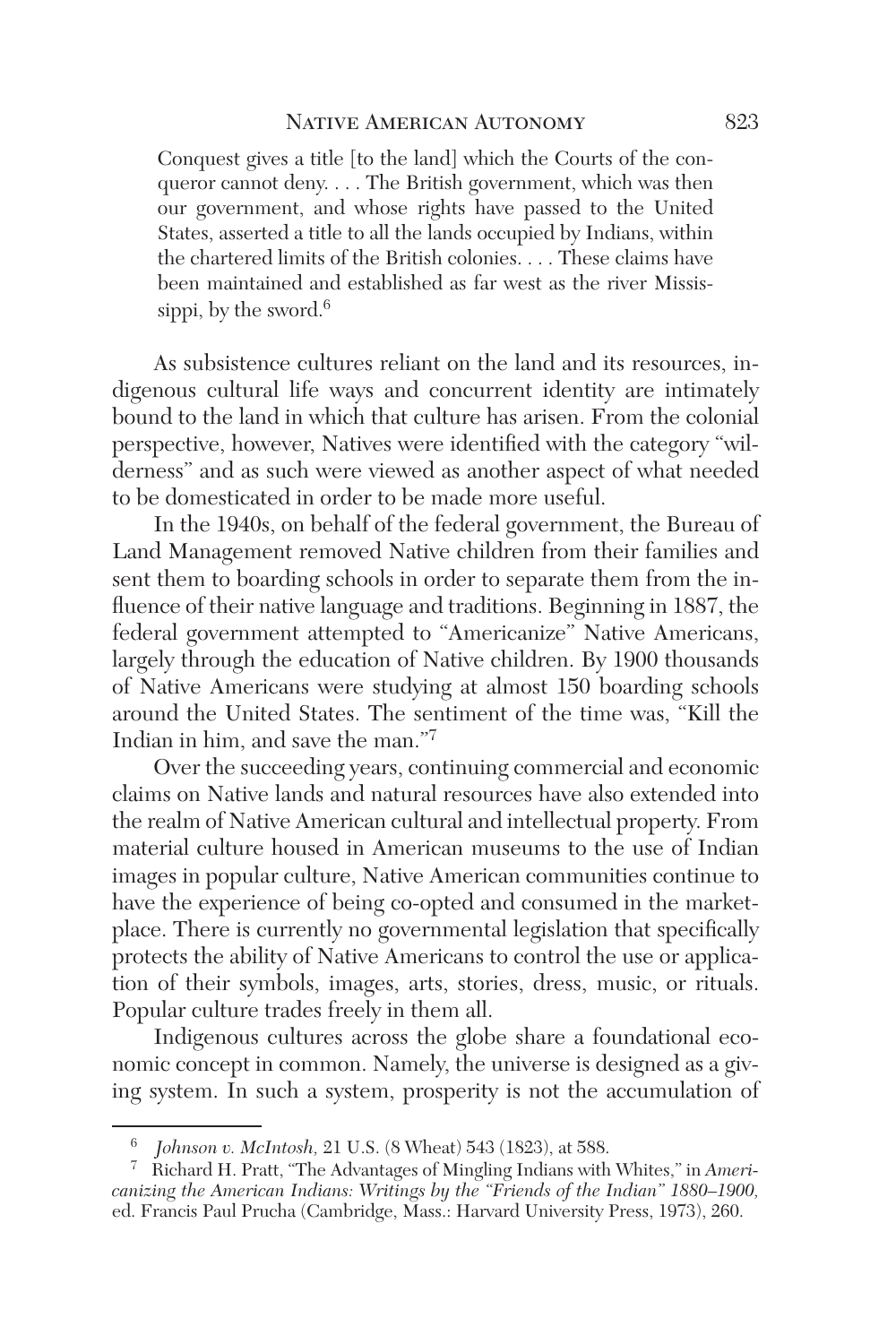## 824 *Anglican Theological Review*

things for one's exclusive use. Rather, the people prosper within a system of giving to others for communal and personal well-being. Creation gives life to the people, serving as a model for how the people need to share and pass along what they have for the promotion of the spiritual, mental, and physical health of the community. In a system in which everything is viewed as a gift (teachings, ceremonies, life, stories, songs, animals, plants, language, land), all of life is an endless circle of relationship of giving, of which even ancestors and future generations are a part.

For Native American communities today, traditional cooperative economy and the competitive market economy exist side by side. However, American history presents us all with a legacy of economic structures of subjugation. When those with more are empowered to define those with less as people in "poverty," the term can become a pejorative cultural judgment made by a dominant system about a subordinate system.

Many Native American communities continue to experience very real hardship in terms of the struggle to meet basic human needs. Unfortunately, historical experience informs an awareness that economic systems that create and sustain dependence tend to be neither health-giving nor just. Based on the conclusions drawn by the United Nations and the World Bank, Native Americans must be contributors and protagonists in their own development if our domestic partnerships are to succeed.

In light of our country's history, self-determination is the most important factor within a Native sense of wealth and health. From the perspective of human development, the quest of any culture is to work first in meeting basic needs (including health and education), in order to provide security and autonomy.

In keeping with the Millennium Development Goals, recognition, respect, and support of the autonomy of indigenous cultures are necessary criteria for just economic partnerships. Essentially spiritual in nature, cross-cultural partnerships must be committed to both conserving the integrity of Native tradition and working toward innovations for the sustainable future of Native American communities— "living simply so that others may simply live."

As an international community, we who live within the United States do not yet have a relationship in which we prize, revere, and